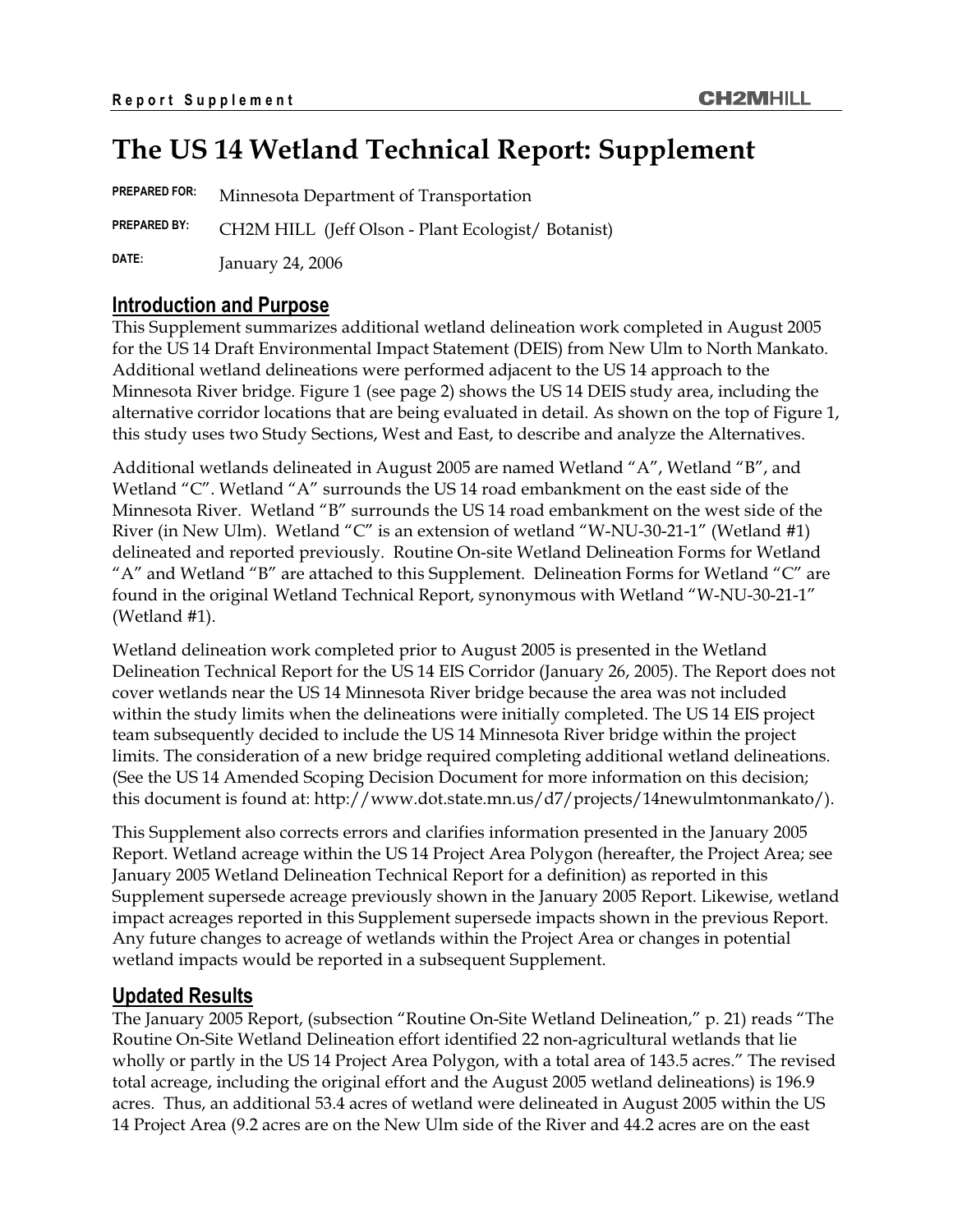side of the River). A portion of this acreage would be impacted by proposed DEIS Build Alternatives (see New Wetland Impact Results below for more information).

Figure 2 (see page 3) shows the terminus of the wetland delineation boundary as it was presented in the January 2005 Wetland Report. These boundaries were also shown to members of the Technical Evaluation Panel (TEP) on March 2, 2005, and to the Army Corps of Engineers on May 2, 2005. Figure 3 shows the extension of the wetland delineation boundary in the vicinity of the US 14 Bridge and approach on both sides of the Minnesota River. This extended boundary contains the additional 53.4 acres of wetlands delineated in August 2005.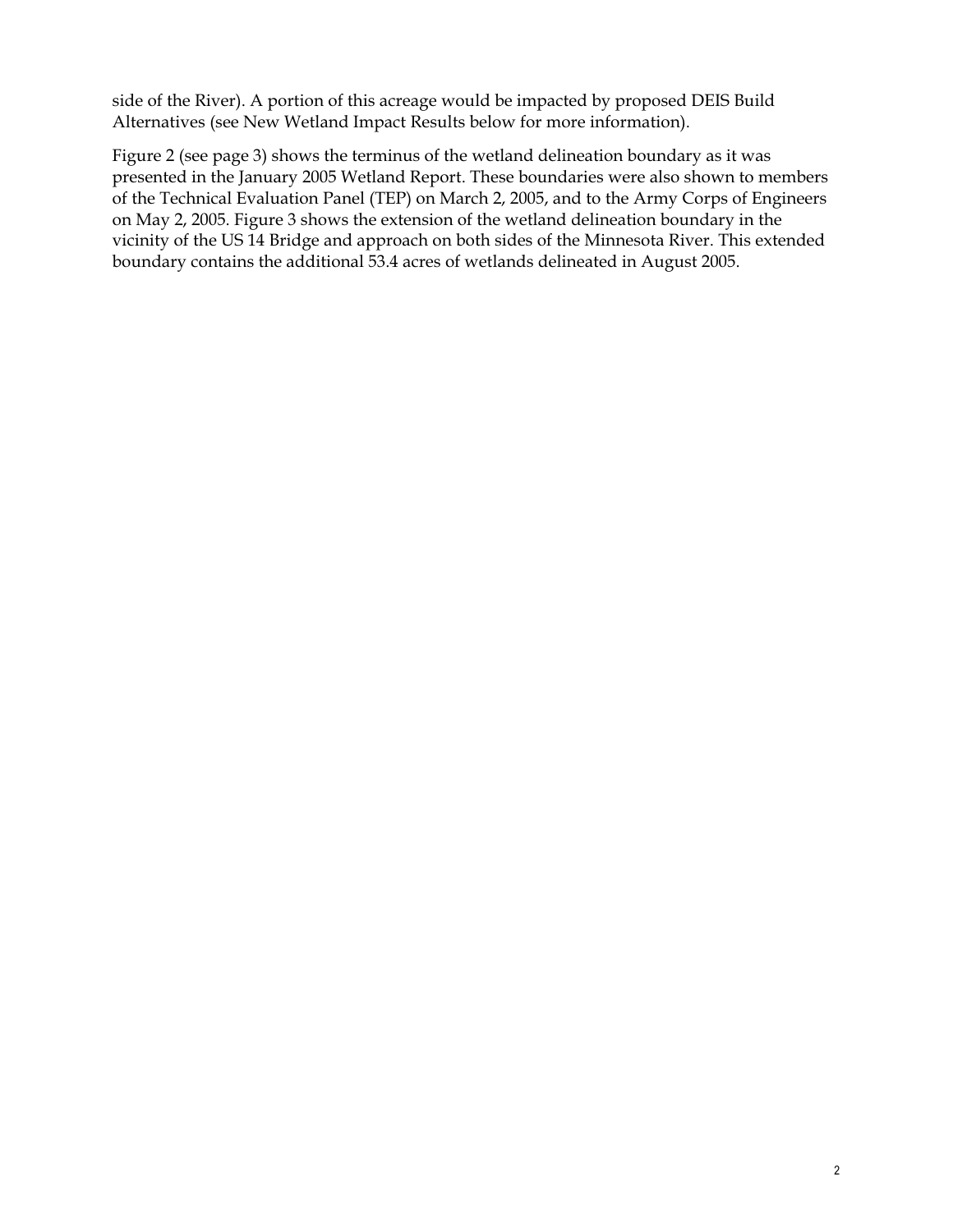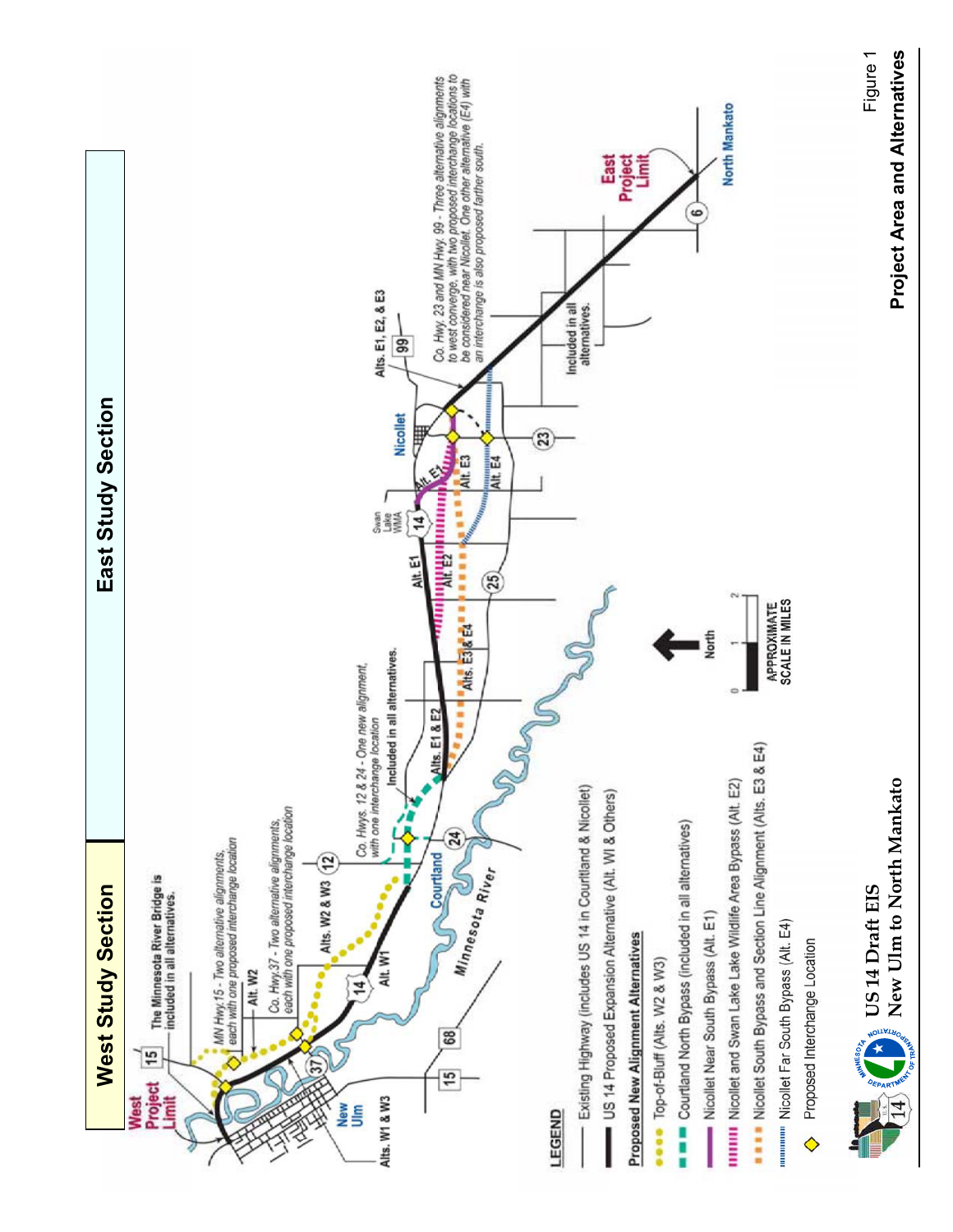

# **New Wetland Impact Results**

Table 1 provides a comparison of the wetland impacts for the DEIS Build Alternatives. These impacts include the additional wetland acreage delineated in August 2005. Table 1 updates Table 10 in the January 2005 Report. The results presented below more accurately reflect overall wetland impacts by separating the impacts of the two interchange options under consideration for Alternatives E1, E2, and E3. The interchange options are located near Nicollet at County Road 23 and MN 99 (see Figure 1). Ultimately, only one of these options would be selected if Alternatives E1, E2, or E3 were selected as part of the DEIS Preferred Alternative. Table 10 in the previous Report over reported the wetland impacts for Alternatives E1, E2, and E3 by including impacts from both interchange options.

# **TABLE 1 (NEW TABLE)**

| Updated Wetland Impacts by Alternative |          |                             |                     |         |                                               |         |         |         |                            |                |
|----------------------------------------|----------|-----------------------------|---------------------|---------|-----------------------------------------------|---------|---------|---------|----------------------------|----------------|
|                                        | No-Build | Build Alts.- West (New Ulm) |                     |         | <b>Build Alts.- East (Courtland-Nicollet)</b> |         |         |         | <b>Build - Total Range</b> |                |
|                                        | Alt.     | Alt. W1                     | Alt. W <sub>2</sub> | Alt. W3 | Alt. E1                                       | Alt. E2 | Alt. E3 | Alt. E4 | <b>Minimum</b>             | <b>Maximum</b> |
| Total                                  | 0        | 18.1                        | 5.0                 | 20.2    | 12.0                                          | 13.8    | 17.9    | 4.8     | 9.8                        | 38.1           |
| Wetlands (ac)                          |          |                             |                     |         | [11.5]                                        | [13.6]  | [14.0]  |         | [16.5]                     | [34.2]         |

NOTE: The numbers not in brackets under Alts. E1, E2, and E3 are the impacts for the interchange option at CR 23. The bracketed numbers under are the impacts for the interchange option at MN 99.

# **Correction to Range of Wetland Impacts Reported in January 2005 Wetland Technical Report**

The wetland impacts reported in Table 1 above include a correction to an error in the January 2005 Wetland Technical Report. Table 10 in the January 2005 Report incorrectly showed the range of wetland acreage impacts for the Western Segment, Eastern Segment, and Combined segments. Table 2 shows the incorrect values, as well as the current, correct values.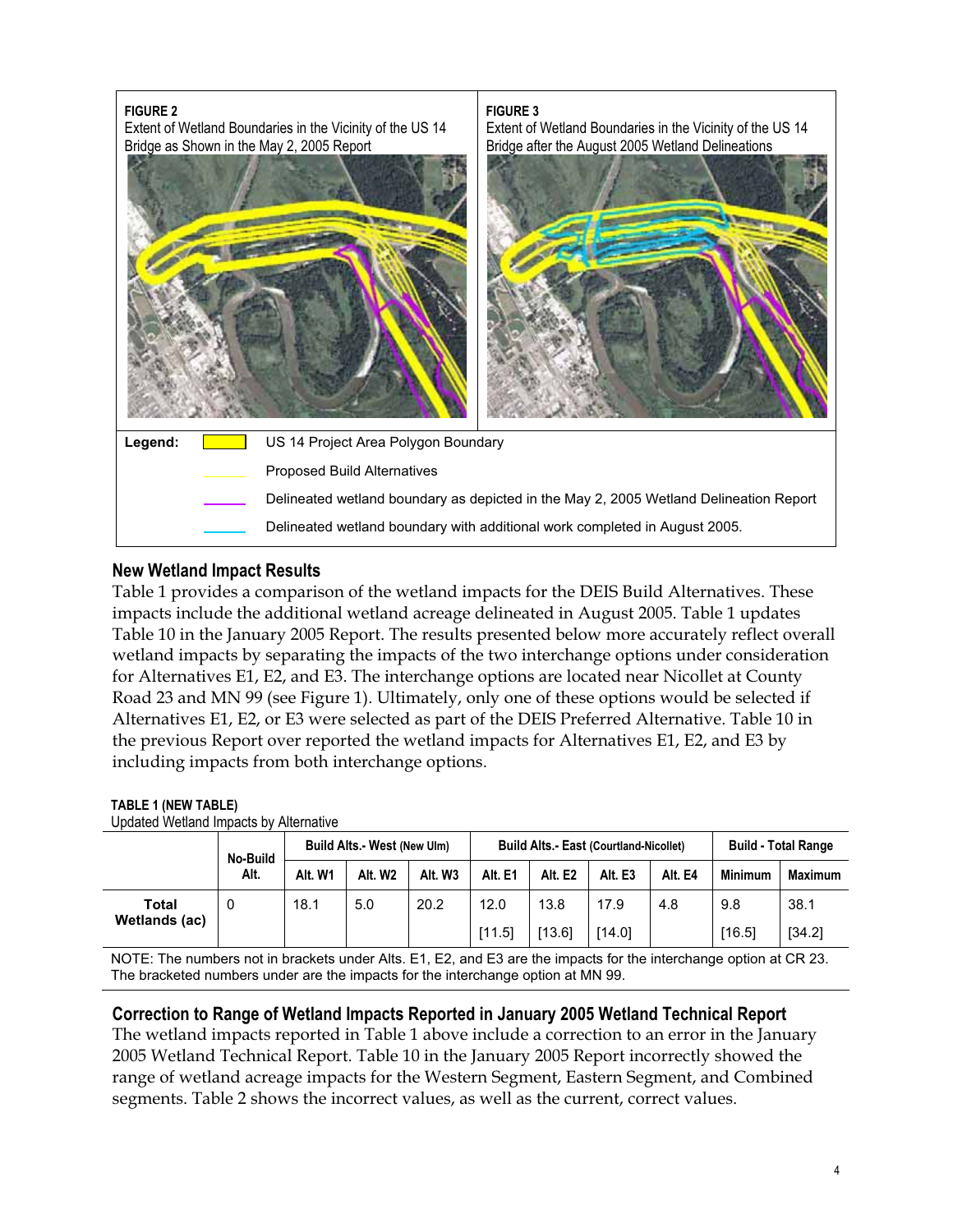|                                              | <b>Incorrect Range of Wetland</b><br>Impacts (acres) | <b>Correct Range of Wetland</b><br><b>Impacts (Acres</b> |
|----------------------------------------------|------------------------------------------------------|----------------------------------------------------------|
| <b>Western Segment</b>                       | $1.8 - 10.2$                                         | $5.0 - 20.2$                                             |
| <b>Eastern Segment</b>                       | $6.0 - 19.2$                                         | $4.8 - 17.9$                                             |
| <b>Combined Segments (Western + Eastern)</b> | $7.8 - 29.4$                                         | $9.8 - 38.1$                                             |

**TABLE 2 (DOCUMENTS AND CORRECTS ERROR IN TABLE 10 OF JANUARY 2005 REPORT)** Correction to Range or Wetland Impacts Reported in January 2005 Report & Current Range of Wetland Impacts

**Detailed Wetland Delineation Information for Western End of Study Area in Vicinity of US 14 Bridge**  Table 3 of this Supplement updates Table 7 in the January 2005 Report. The table below shows the total wetland acreage by wetland type in the Project Area as reported to members of the TEP on March 2, 2005, and to the Army Corps on May 2, 2005. This table includes minor corrections to the data presented to the TEP.

|                                                   |                                    | <b>Delineation Methodology</b>                  |                              |                                |
|---------------------------------------------------|------------------------------------|-------------------------------------------------|------------------------------|--------------------------------|
| <b>Circular 39 (Cowardin</b><br>Code <sup>1</sup> | <b>Routine On-</b><br>Site (acres) | <b>Aerial Slide</b><br><b>Review</b><br>(acres) | <b>Total Area</b><br>(acres) | % Project<br>Area <sup>2</sup> |
| Type 1 (PEMA)                                     | 0.0                                | $145.4142.3^{3}$                                | $145.4$ 142.3 <sup>3</sup>   | 2.0%                           |
| Type 2 (PEMB)                                     | 14.9                               | 0.0                                             | 14.9                         | 0.2%                           |
| Type 3 (PEMC)                                     | 52.7                               | 0.0                                             | 52.7                         | 0.8%                           |
| Type 4 (PEMC, PEMF)                               | 0.0                                | 0.0                                             | 0.0                          | $0.0\%$                        |
| Type 5 (PEMF, POWF)                               | 2.9                                | 0.0                                             | 2.9                          | 0.04%                          |
| Type 6 (PSS1A, PSS1C)                             | 1.8                                | 0.0                                             | 1.8                          | 0.03%                          |
| Type 7 (PFO1A, PFO1C)                             | 71.2                               | 0.0                                             | 71.2                         | 1.0%                           |
| <b>Type 8</b> (PFO -various)                      | 0.0                                | 0.0                                             | 0.0                          | $0.0\%$                        |
| <b>Total</b>                                      | 143.5                              | 142.3                                           | 285.8                        | 4.1%                           |
| "Field Verification" Needed                       | 0.0                                | 24.9                                            | 24.9                         | 0.4%                           |
| <b>Grand Total</b>                                | 143.5                              | 167.2                                           | 310.7                        | 4.5%                           |

**TABLE 3 (UPDATES TABLE 7 IN THE JANUARY 2005 REPORT)** 

 $1$  Translations of Cowardin Codes and Circular 39 Codes are per the Minnesota Wetland Conservation Act.

 ${}^{2}$ Assumes US 14 Project Area Polygon is 6,902 acres.

 ${}^{3}$ The number of Type 1 (PEMA) wetlands in the Project Area was incorrectly reported in the January 2005 Report. The percentage area of the Project Area, as well as the Total and Grand Total Rows reflect the change.

### **NOTE: Acreages in this table represent the total extent of wetlands in the Project Area; not wetland impacts.**

Table 4 of this Supplement summarizes the total wetland acreage in the Project Area, including additional wetlands delineated in August 2005.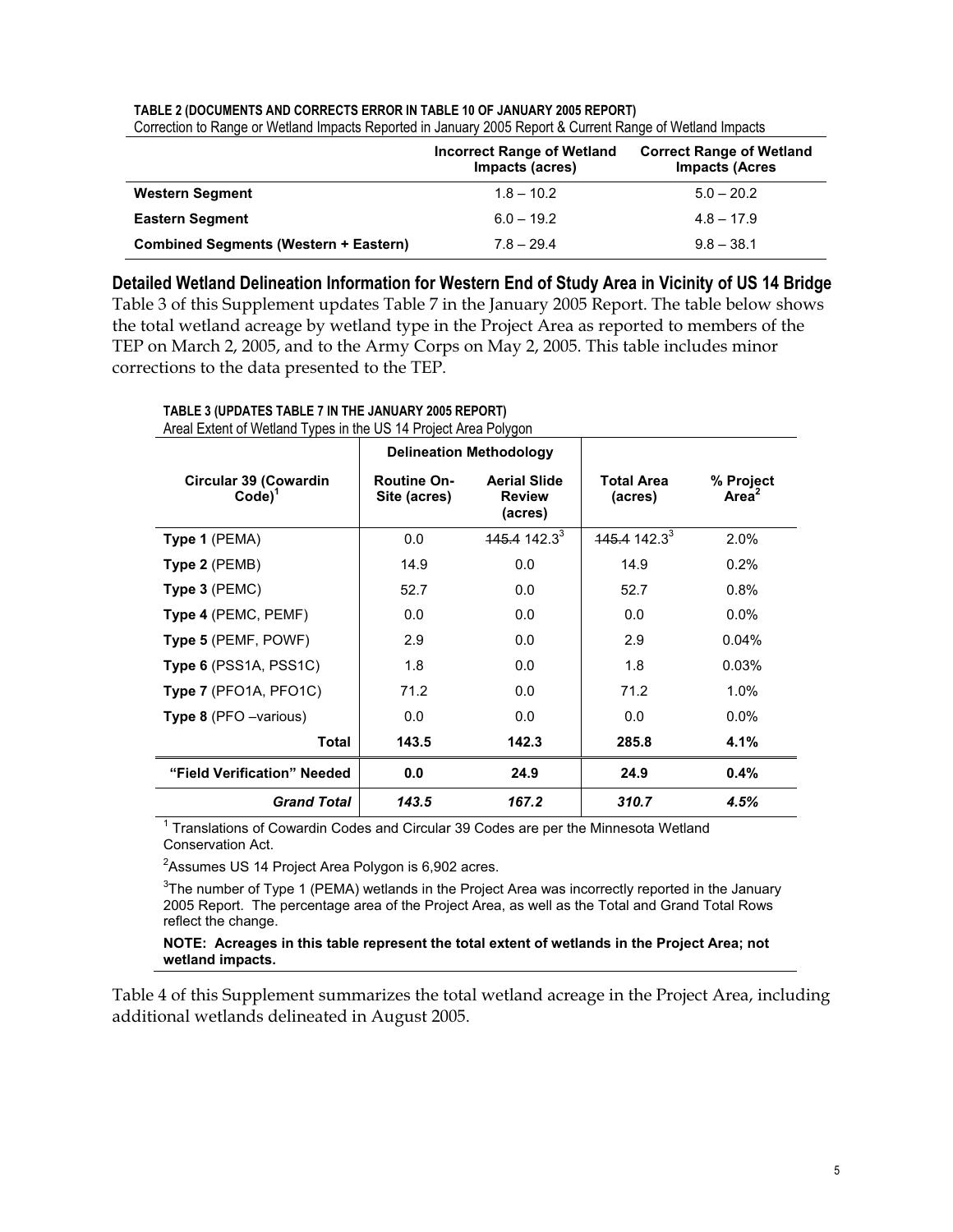# **TABLE 4 (NEW TABLE)**  Areal Extent of Wetland Types in the US 14 Project Area (including additional wetlands delineated in August 2005)

|                                                      |                           | <b>Delineation Methodology</b> |                          |                                      |                       |                       |
|------------------------------------------------------|---------------------------|--------------------------------|--------------------------|--------------------------------------|-----------------------|-----------------------|
|                                                      |                           | <b>Routine On-Site (Acres)</b> |                          |                                      |                       |                       |
| <b>Circular 39 (Cowardin</b><br>$Code)$ <sup>1</sup> | Original<br><b>Effort</b> | August<br>2005 Effort          | Total On-<br><b>Site</b> | <b>Aerial Slide</b><br><b>Review</b> | Total Area<br>(acres) | % of Project<br>Area' |
| Type 1 (PEMA)                                        | 0.0                       | 0.0                            | 0.0                      | 145.4<br>$142.3^{3}$                 | 145.4<br>$142.3^{3}$  | 2.0%                  |
| Type 2 (PEMB)                                        | 14.9                      | 0.0                            | 14.9                     | 0.0                                  | 14.9                  | 0.2%                  |
| Type 3 (PEMC)                                        | 52.7                      | 15.9                           | 68.6                     | 0.0                                  | 68.6                  | 1.%                   |
| Type 4 (PEMC, PEMF)                                  | 0.0                       | 0.0                            | 0.0                      | 0.0                                  | 0.0                   | 0.0%                  |
| Type 5 (PEMF, POWF)                                  | 2.9                       | 0.0                            | 2.9                      | 0.0                                  | 2.9                   | 0.04%                 |
| Type 6 (PSS1A, PSS1C)                                | 1.8                       | 0.0                            | 1.8                      | 0.0                                  | 1.8                   | 0.03%                 |
| Type 7 (PFO1A, PFO1C)                                | 71.2                      | 37.5                           | 108.7                    | 0.0                                  | 108.7                 | 1.6%                  |
| <b>Type 8</b> (PFO -various)                         | 0.0                       | 0.0                            | 0.0                      | 0.0                                  | 0.0                   | 0.0%                  |
| <b>Total</b>                                         | 143.5                     | 53.4                           | 196.9                    | 142.3                                | 339.2                 | 4.9%                  |
| "Field Verification" Needed                          | 0.0                       | 0.0                            | 0.0                      | 24.9                                 | 24.9                  | 0.4%                  |
| <b>Grand Total</b>                                   | 143.5                     | 53.4                           | 196.9                    | 167.2                                | 364.1                 | 5.3%                  |

 $1$  Translations of Cowardin Codes and Circular 39 Codes are per the Minnesota Wetland Conservation Act.

 $^{2}$ Assumes US 14 Project Area Polygon is 6,902 acres.

 $^3$ The number of Type 1 (PEMA) wetlands in the Project Area was incorrectly reported in the January 2005 Report. The percentage area of the Project Area, as well as the Total and Grand Total Rows reflect the change.

### **NOTE: Acreages in this table represent the total extent of wetlands in the Project Area; not wetland impacts.**

Table 5 summarizes potential wetland impacts for proposed Build Alternatives in the West Study Section of the Project Area including the Original Effort and the August 2005 Effort.

| <b>Circular 39</b> |       | Alt W1                         |       | Alt W <sub>2</sub> |                                |       | Alt W <sub>3</sub> |                                |       |
|--------------------|-------|--------------------------------|-------|--------------------|--------------------------------|-------|--------------------|--------------------------------|-------|
| (Cowardin Code)    | Known | <b>Require Field</b><br>Verify | Total | Known              | <b>Require Field</b><br>Verify | Total | Known              | <b>Require Field</b><br>Verify | Total |
| Type 1             | 0.0   | 0.1                            | 0.1   | 0.0                | 0.0                            | 0.0   | 0.0                | 0.0                            | 0.0   |
| Type 2             | 1.2   | 0.0                            | 1.2   | 1.3                | 0.0                            | 1.3   | 1.3                | 0.0                            | 1.3   |
| Type 3             | 0.0   | 0.0                            | 0.0   | 0.0                | 0.0                            | 0.0   | 0.0                | 0.0                            | 0.0   |
| Type 4             | 0.0   | 0.0                            | 0.0   | 0.0                | 0.0                            | 0.0   | 0.0                | 0.0                            | 0.0   |
| Type 5             | 0.0   | 0.0                            | 0.0   | 0.5                | 0.0                            | 0.5   | 0.5                | 0.0                            | 0.5   |
| Type 6             | 1.0   | 0.0                            | 1.0   | 0.0                | 0.0                            | 0.0   | 1.0                | 0.0                            | 1.0   |
| Type 7             | 15.8  | 0.0                            | 15.8  | 3.2                | 0.0                            | 3.2   | 17.4               | 0.0                            | 17.4  |
| Type 8             | 0.0   | 0.0                            | 0.0   | 0.0                | 0.0                            | 0.0   | 0.0                | 0.0                            | 0.0   |
| <b>Total</b>       | 18.0  | 0.1                            | 18.1  | 5.0                | 0.0                            | 5.0   | 20.2               | 0.0                            | 20.2  |

#### **TABLE 5 (UPDATES TABLE 8 IN JANUARY 2005 REPORT)**

Summary of Wetland Impacts by Wetland Type in Western Section of the US 14 Project Area

Impacts associated with all interchanges in the Western Segment are included in the acreages above.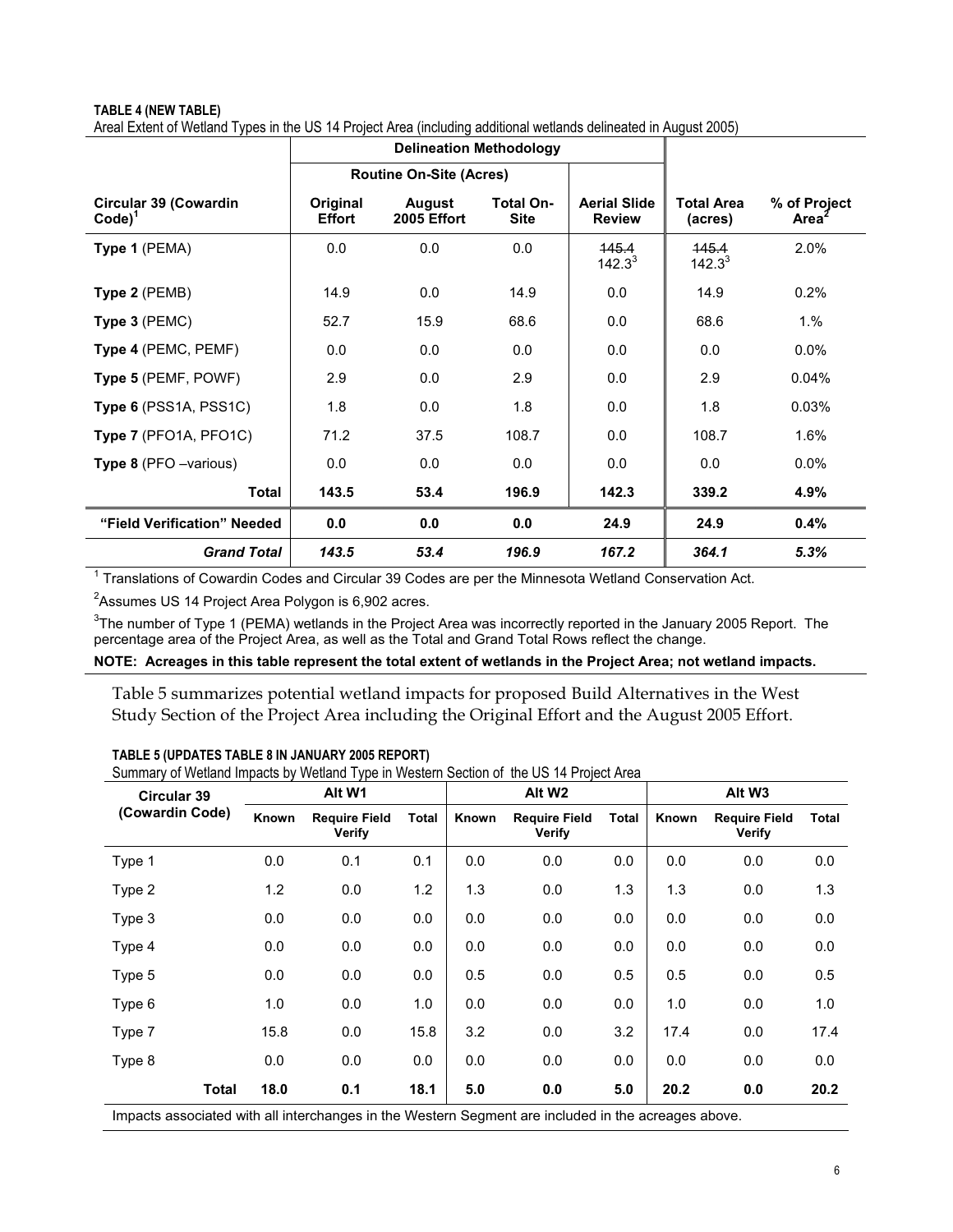Table 6 provides the current wetland impacts in the East Study Section. The table below replaces Table 9 in the January 2005 Report. Table 6 of this Supplement specifies wetland impacts for Alternatives E1, E2, and E3 by interchange options at either County Highway 23 or MN 99, while Table 9 combined wetland impacts for the two interchange options. See the New Wetland Impact Results discussion above for more complete details.

| <b>Circular 39 Type</b> | <b>Impacts per Proposed Alternative – acres</b> |                 |               |        |
|-------------------------|-------------------------------------------------|-----------------|---------------|--------|
|                         | Alt E1                                          | Alt E2          | Alt E3        | Alt E4 |
| 1 (seasonal basin)      | $6.0$ [5.5]                                     | $6.6$ [6.4]     | 17.8 [13.9]   | 4.7    |
| 2 (wet meadow)          | $3.6$ [ $3.6$ ]                                 | $2.1$ [ $2.1$ ] | $0.0$ [0.0]   | 0.0    |
| 3 (shallow marsh)       | $2.3$ [ $2.3$ ]                                 | $5.0$ [5.0]     | $0.1$ [0.1]   | 0.1    |
| 4 (deep marsh)          | $0.0$ [0.0]                                     | $0.0$ [0.0]     | $0.0$ [0.0]   | 0.0    |
| 5 (open water)          | $0.0$ $[0.0]$                                   | $0.0$ [0.0]     | $0.0$ [0.0]   | 0.0    |
| 6 (shrub swamp)         | $0.0$ [0.0]                                     | $0.0$ [0.0]     | $0.0$ [0.0]   | 0.0    |
| 7 (wooded swamp)        | $0.1$ [0.1]                                     | $0.1$ [0.1]     | $0.0$ $[0.0]$ | 0.0    |
| $8$ (bog)               | $0.0$ [0.0]                                     | $0.0$ [0.0]     | $0.0$ [0.0]   | 0.0    |
| <b>Total</b>            | 12.0 [11.5]                                     | 13.8 [13.6]     | 17.9 [14.0]   | 4.8    |

| TABLE 6 ( UPDATES AND CLARIFIES TABLE 9 IN JANUARY 2005 REPORT)               |  |
|-------------------------------------------------------------------------------|--|
| Summary of Wetland Impacts by Wetland Type in Eastern Section of Project Area |  |

NOTE: The numbers not in brackets under Alts. E1, E2, and E3 are the impacts for the optional interchange at MN 99. The bracketed numbers under Alts. E1, E2, and E3 are the impacts for the optional interchange at MN 99 instead of at County Highway 23. These data are based on impact calculation on December 7, 2004 and August 24, 2005.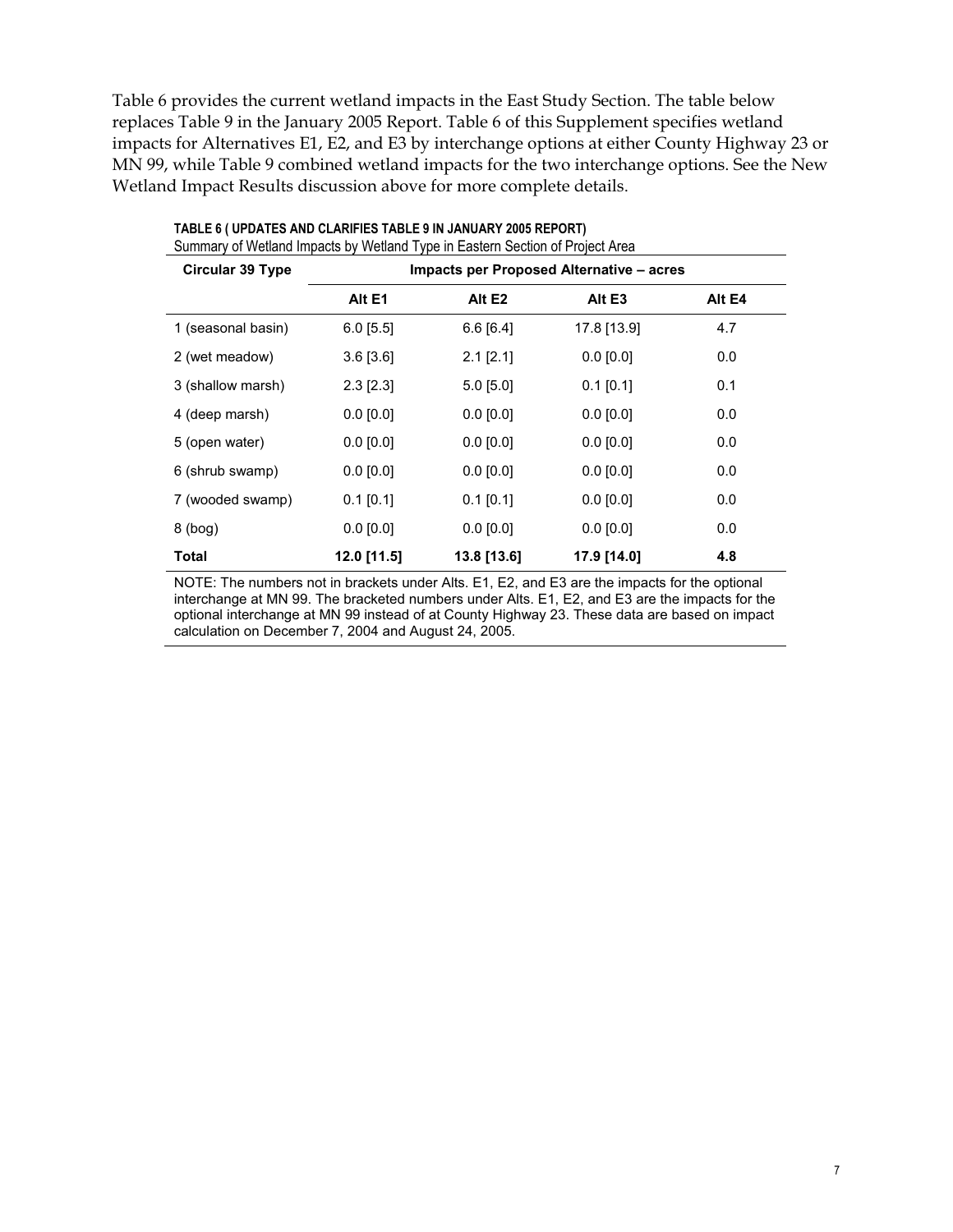| Project/Site:                                             | US 14 (North Mankato to New Ulm, MN) | Date:   |                | 8-17-2005     |  |                                    |
|-----------------------------------------------------------|--------------------------------------|---------|----------------|---------------|--|------------------------------------|
| Applicant/Owner:                                          | MN DOT District 7                    | County: | Nicollet       |               |  |                                    |
| Investigator:                                             | Jeff Olson and Mary Gute (CH2M HILL) | State:  | Minnesota      |               |  |                                    |
| Do Normal Circumstances exist on the site?                |                                      |         | N <sub>o</sub> | Community ID: |  | Wetland "A"                        |
| Is the site significantly disturbed (Atypical Situation)? |                                      | Yes     | N <sub>o</sub> | Transect ID:  |  |                                    |
| Is the area a potential Problem Area?                     |                                      |         | <b>No</b>      | Plot ID:      |  | Upland Pit                         |
| (If needed, explain on reverse)                           |                                      |         |                |               |  | (across Minnesota R. from New Ulm) |

#### **VEGETATION**

| Dominant Plant Species                                                             | Stratum | Indicator   | Dominant Plant Species | Stratum | Indicator |  |  |  |  |
|------------------------------------------------------------------------------------|---------|-------------|------------------------|---------|-----------|--|--|--|--|
| 1. Acer saccharinum                                                                | T       | FACW        | 9.                     |         |           |  |  |  |  |
| 2. Fraxinus pensylvanica                                                           | T.      | FACW        | 10.                    |         |           |  |  |  |  |
| 3. Fraxinus pensylvanica                                                           | Sap     | FACW        | 11.                    |         |           |  |  |  |  |
| 4. Laportea canadensis                                                             | H       | FACW        | 12.                    |         |           |  |  |  |  |
| 5. Leersia virginica                                                               | H       | <b>FACW</b> | 13.                    |         |           |  |  |  |  |
| 6.                                                                                 |         |             | 14.                    |         |           |  |  |  |  |
| 7.                                                                                 |         |             | 15.                    |         |           |  |  |  |  |
| 8.                                                                                 |         |             | 16.                    |         |           |  |  |  |  |
| Percent of Dominant Species that are OBL, FACW or FAC<br>(excluding FAC-).<br>100% |         |             |                        |         |           |  |  |  |  |
| Remarks: Meets criterion of predominance of hydrophytic vegetation.                |         |             |                        |         |           |  |  |  |  |

#### **HYDROLOGY**

| Recorded Data (Describe in Remarks): |       | Wetland Hydrology Indicators:                                                                                                                                                                                                  |  |  |
|--------------------------------------|-------|--------------------------------------------------------------------------------------------------------------------------------------------------------------------------------------------------------------------------------|--|--|
| Stream, Lake or Tide Gauge           |       | Primary Indicators:                                                                                                                                                                                                            |  |  |
| Aerial Photographs                   |       | Inundated                                                                                                                                                                                                                      |  |  |
| Other                                |       | Saturated in Upper 12 Inches                                                                                                                                                                                                   |  |  |
| No Recorded Data Available           |       | <b>Water Marks</b>                                                                                                                                                                                                             |  |  |
|                                      |       | Drift Lines                                                                                                                                                                                                                    |  |  |
| <b>Field Observations:</b>           |       | <b>Sediment Deposits</b>                                                                                                                                                                                                       |  |  |
|                                      |       | Drainage Patterns in Wetlands                                                                                                                                                                                                  |  |  |
| Depth of Surface Water:              | (in.) | Secondary Indicators (2 or more required):                                                                                                                                                                                     |  |  |
|                                      |       | Oxidized Root Channels in Upper 12 Inches                                                                                                                                                                                      |  |  |
| Depth to Free Water in Pit:          | (in.) | <b>Water-Stained Leaves</b>                                                                                                                                                                                                    |  |  |
|                                      |       | Local Soil Survey Data                                                                                                                                                                                                         |  |  |
| Depth to Saturated Soil              | (in.) | <b>FAC-Neutral Test</b>                                                                                                                                                                                                        |  |  |
|                                      |       | Other (Explain in Remarks)                                                                                                                                                                                                     |  |  |
|                                      |       |                                                                                                                                                                                                                                |  |  |
|                                      |       | Demonder Densons denside faces religion (in discrime of incordering decomparison and construction of the final definition of the final department of the final definition of the final definition of the final department of t |  |  |

Remarks: Bare area devoid of vegetation (indicative of inundation during the growing season) were observed approximately 1-2 feet lower in elevation than this sampling pit. No such bare areas were observed at the location of the sampling pit.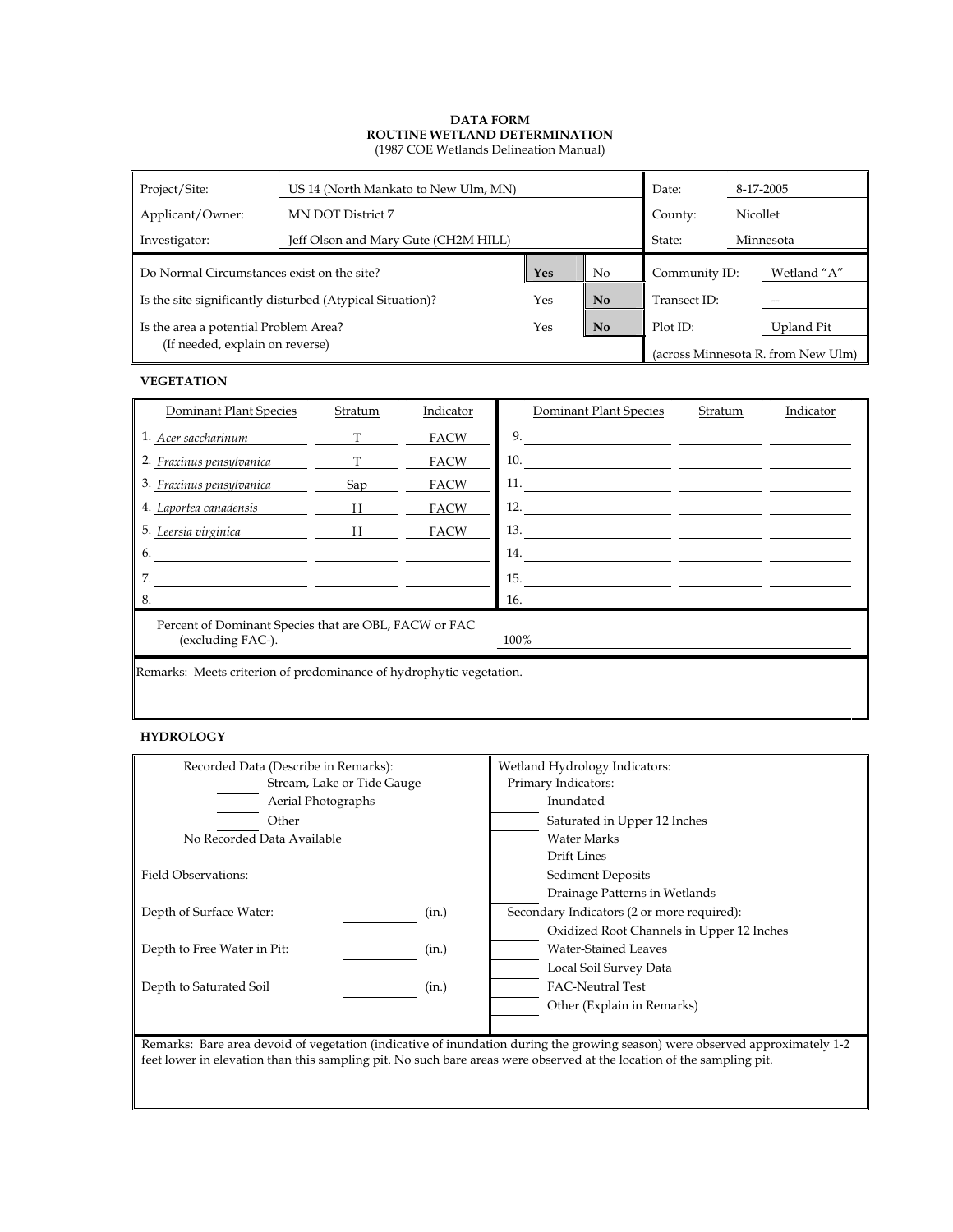| Map Unit Name<br>(Series and Phase): |                                          | Nishna silty clay loam          |                                                   | Drainage Class:                                                                                                          | Poorly Drained                           |
|--------------------------------------|------------------------------------------|---------------------------------|---------------------------------------------------|--------------------------------------------------------------------------------------------------------------------------|------------------------------------------|
|                                      | Taxonomy (Subgroup): Cumulic Haplaquolls |                                 | <b>Field Observations</b><br>Confirm Mapped Type? | Yes<br>No                                                                                                                |                                          |
| <b>Profile Description</b>           |                                          |                                 |                                                   |                                                                                                                          |                                          |
| Depth (inches)                       | Horizon                                  | Matrix Color<br>(Munsell Moist) | Mottle Colors<br>(Munsell Moist)                  | Mottle Abundance/<br>Size/Contrast                                                                                       | Texture, Concretions,<br>Structure, etc. |
| $0 - 3$                              | A                                        | 10YR 2/1                        | None                                              | None                                                                                                                     | Silt loam                                |
| $3-13$                               | B                                        | 10YR 3/2                        | 10YR 4/4                                          | Common/small                                                                                                             | Silty clay loam                          |
|                                      |                                          |                                 |                                                   |                                                                                                                          |                                          |
|                                      |                                          |                                 |                                                   |                                                                                                                          |                                          |
|                                      |                                          |                                 |                                                   |                                                                                                                          |                                          |
|                                      |                                          |                                 |                                                   |                                                                                                                          |                                          |
|                                      |                                          |                                 |                                                   | Hydric Soil Indicators: Meets definition of hydric soil per 1987 Manual and Field Indicators of the United States.       |                                          |
|                                      | Histosol                                 |                                 | X                                                 | Concretions (Redox concentrations)                                                                                       |                                          |
|                                      | Histic Epipedon                          |                                 |                                                   | High Organic Content in Surface Layer in Sandy Soils                                                                     |                                          |
|                                      | Sulfidic Odor                            |                                 |                                                   | Organic Streaking in Sandy Soils                                                                                         |                                          |
|                                      | Aquic Moisture Regime                    |                                 |                                                   | Listed on Local Hydric Soils List                                                                                        |                                          |
|                                      | Reducing Conditions                      |                                 |                                                   | Listed on National Hydric Soils List                                                                                     |                                          |
| X                                    | Gleyed or Low-Chroma Colors              |                                 |                                                   | Other (Explain in Remarks)                                                                                               |                                          |
|                                      |                                          |                                 |                                                   |                                                                                                                          |                                          |
|                                      |                                          |                                 |                                                   | Remarks: A low chroma matrix and redox concentrations in combination with a low-lying landscape position are evidence of |                                          |
|                                      |                                          |                                 |                                                   | hydric soils. Soils in this sampling pit meet hydric soil criteria. Hydric soil characteristics appear to be relict.     |                                          |

### **WETLAND DETERMINATION**

| Hydrophytic Vegetation Present?<br>Wetland Hydrology Present?<br>Hydric Soils Present?  | Yes<br>Yes<br>Yes | No<br><b>No</b><br>No | Is this Sampling Point Within a Wetland? | Yes | No |
|-----------------------------------------------------------------------------------------|-------------------|-----------------------|------------------------------------------|-----|----|
| Remarks: Only two of three mandatory criteria of wetlands are met at this sampling pit. |                   |                       |                                          |     |    |
|                                                                                         |                   |                       |                                          |     |    |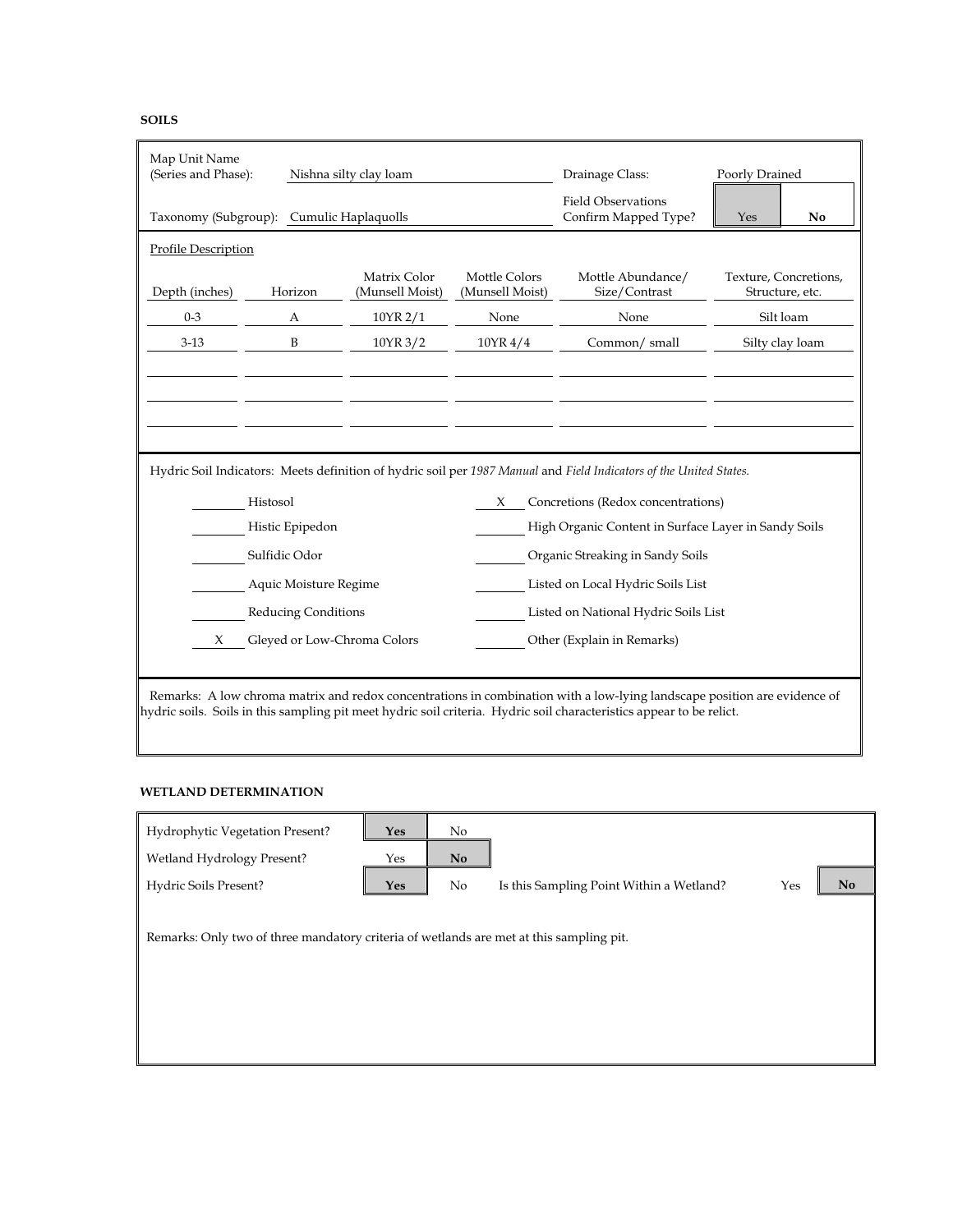| Project/Site:                              | US 14 (North Mankato to New Ulm, MN)                      |        |                | Date:         |          | 8-17-2005                          |
|--------------------------------------------|-----------------------------------------------------------|--------|----------------|---------------|----------|------------------------------------|
| Applicant/Owner:                           | MN DOT District 7                                         |        |                | County:       | Nicollet |                                    |
| Investigator:                              | Jeff Olson and Mary Gute (CH2M HILL)                      | State: |                | Minnesota     |          |                                    |
| Do Normal Circumstances exist on the site? |                                                           |        | N <sub>o</sub> | Community ID: |          | Wetland "A"                        |
|                                            | Is the site significantly disturbed (Atypical Situation)? | Yes    | N <sub>o</sub> | Transect ID:  |          |                                    |
| Is the area a potential Problem Area?      |                                                           |        | <b>No</b>      | Plot ID:      |          | Wetland Pit                        |
| (If needed, explain on reverse)            |                                                           |        |                |               |          | (across Minnesota R. from New Ulm) |

#### **VEGETATION**

| Dominant Plant Species                                                             | Stratum | Indicator   | Dominant Plant Species | Stratum | Indicator |  |  |  |
|------------------------------------------------------------------------------------|---------|-------------|------------------------|---------|-----------|--|--|--|
| 1. Carex normalis                                                                  | H       | <b>OBL</b>  | 9.                     |         |           |  |  |  |
| 2. Bidens aristosa                                                                 | H       | <b>OBL</b>  | 10.                    |         |           |  |  |  |
| 3. Lemna minor                                                                     | H       | <b>OBL</b>  | 11.                    |         |           |  |  |  |
| 4. Polygonum amphibium                                                             | H       | <b>FACW</b> | 12.                    |         |           |  |  |  |
| 5. Scirpus fluviatilis                                                             | H       | <b>OBL</b>  | 13.                    |         |           |  |  |  |
| 6. Acer saccharinum                                                                | Sap     | <b>FACW</b> | 14.                    |         |           |  |  |  |
| 7. Salix exigua                                                                    | Sap     | <b>OBL</b>  | 15.                    |         |           |  |  |  |
| 8.                                                                                 |         |             | 16.                    |         |           |  |  |  |
| Percent of Dominant Species that are OBL, FACW or FAC<br>(excluding FAC-).<br>100% |         |             |                        |         |           |  |  |  |
| Remarks: Meets criterion of predominance of hydrophytic vegetation.                |         |             |                        |         |           |  |  |  |

#### **HYDROLOGY**

| Recorded Data (Describe in Remarks): |          |       | Wetland Hydrology Indicators: |                                            |  |  |
|--------------------------------------|----------|-------|-------------------------------|--------------------------------------------|--|--|
| Stream, Lake or Tide Gauge           |          |       |                               | Primary Indicators:                        |  |  |
| <b>Aerial Photographs</b>            |          |       |                               | Inundated                                  |  |  |
| Other                                |          |       |                               | Saturated in Upper 12 Inches               |  |  |
| No Recorded Data Available           |          |       |                               | Water Marks                                |  |  |
|                                      |          |       | X                             | Drift Lines                                |  |  |
| Field Observations:                  |          |       | <b>Sediment Deposits</b>      |                                            |  |  |
|                                      |          |       |                               | Drainage Patterns in Wetlands              |  |  |
| Depth of Surface Water:              | $\bf{0}$ | (in.) |                               | Secondary Indicators (2 or more required): |  |  |
|                                      |          |       |                               | Oxidized Root Channels in Upper 12 Inches  |  |  |
| Depth to Free Water in Pit:          | >18      | (in.) |                               | Water-Stained Leaves                       |  |  |
|                                      |          |       |                               | Local Soil Survey Data                     |  |  |
| Depth to Saturated Soil              | >18      | (in.) |                               | <b>FAC-Neutral Test</b>                    |  |  |
|                                      |          |       |                               | Other (Explain in Remarks)                 |  |  |
|                                      |          |       |                               |                                            |  |  |

Remarks: Bare area devoid of vegetation (indicative of inundation during the growing season) were abundant near this sampling pit. Driftlines observed near this sampling pit are indicative of flowing water.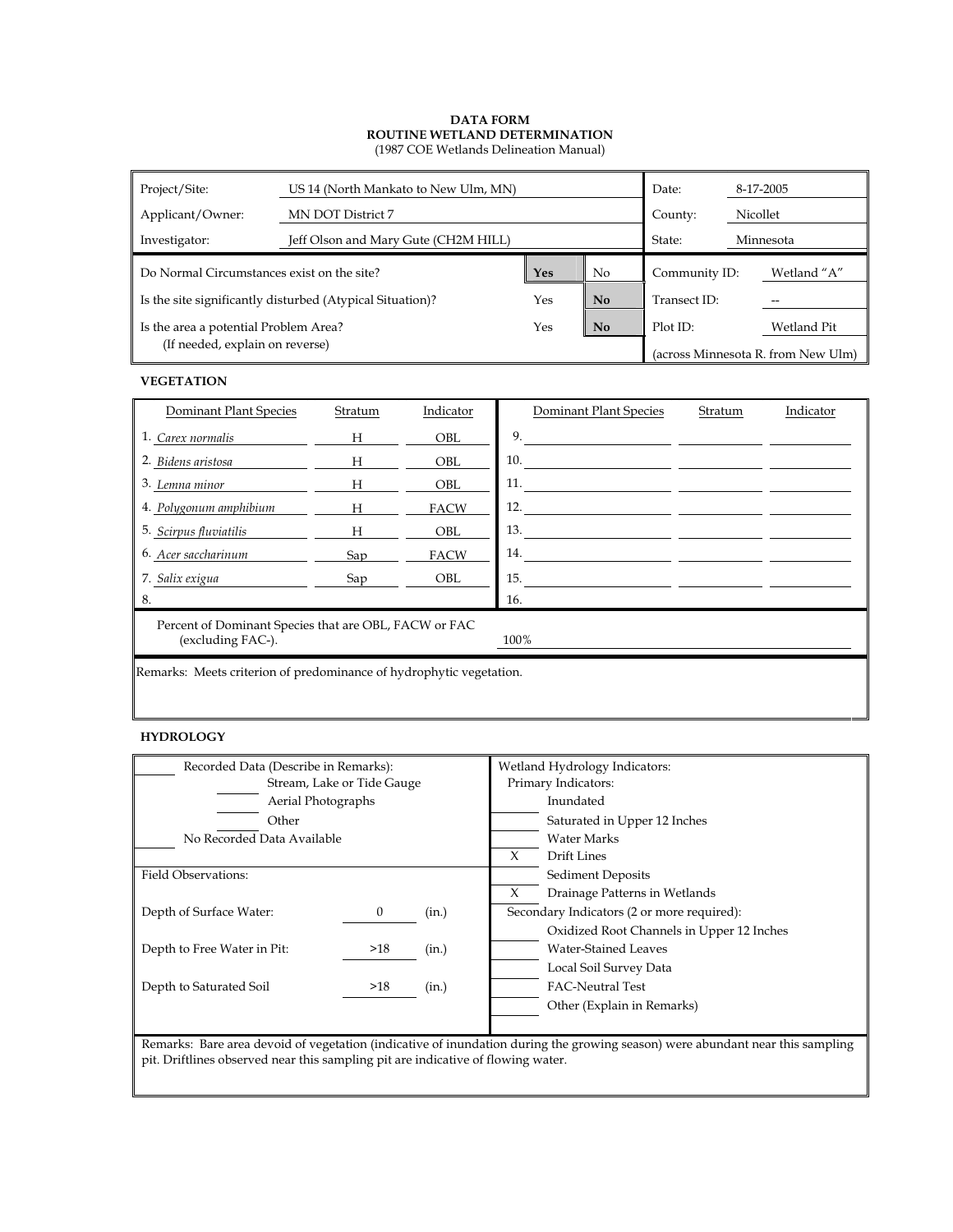| Map Unit Name<br>(Series and Phase): |                                          | Nishna silty clay loam                                              |                                                   | Drainage Class:                                                                                                          | Poorly Drained                           |  |  |
|--------------------------------------|------------------------------------------|---------------------------------------------------------------------|---------------------------------------------------|--------------------------------------------------------------------------------------------------------------------------|------------------------------------------|--|--|
|                                      | Taxonomy (Subgroup): Cumulic Haplaquolls |                                                                     | <b>Field Observations</b><br>Confirm Mapped Type? | No<br>Yes                                                                                                                |                                          |  |  |
| <b>Profile Description</b>           |                                          |                                                                     |                                                   |                                                                                                                          |                                          |  |  |
| Depth (inches)                       | Horizon                                  | Matrix Color<br>(Munsell Moist)                                     | Mottle Colors<br>(Munsell Moist)                  | Mottle Abundance/<br>Size/Contrast                                                                                       | Texture, Concretions,<br>Structure, etc. |  |  |
| $0 - 6$                              | A                                        | N/2.5                                                               | None                                              | None                                                                                                                     | Silt loam                                |  |  |
| $6 - 13$                             | B                                        | 10YR 3/1                                                            | 10YR 3/6                                          | Common/ medium                                                                                                           | Silty clay loam                          |  |  |
|                                      |                                          |                                                                     |                                                   |                                                                                                                          |                                          |  |  |
|                                      |                                          |                                                                     |                                                   |                                                                                                                          |                                          |  |  |
|                                      |                                          |                                                                     |                                                   |                                                                                                                          |                                          |  |  |
|                                      |                                          |                                                                     |                                                   |                                                                                                                          |                                          |  |  |
|                                      |                                          |                                                                     |                                                   | Hydric Soil Indicators: Meets definition of hydric soil per 1987 Manual and Field Indicators of the United States.       |                                          |  |  |
|                                      | Histosol                                 |                                                                     | X                                                 | Concretions (Redox concentrations)                                                                                       |                                          |  |  |
|                                      | Histic Epipedon                          |                                                                     |                                                   | High Organic Content in Surface Layer in Sandy Soils                                                                     |                                          |  |  |
|                                      | Sulfidic Odor                            |                                                                     |                                                   | Organic Streaking in Sandy Soils                                                                                         |                                          |  |  |
|                                      | Aquic Moisture Regime                    |                                                                     |                                                   | Listed on Local Hydric Soils List                                                                                        |                                          |  |  |
|                                      | Reducing Conditions                      |                                                                     |                                                   | Listed on National Hydric Soils List                                                                                     |                                          |  |  |
| Gleyed or Low-Chroma Colors          |                                          |                                                                     |                                                   |                                                                                                                          |                                          |  |  |
| X                                    |                                          |                                                                     |                                                   | Other (Explain in Remarks)                                                                                               |                                          |  |  |
|                                      |                                          |                                                                     |                                                   |                                                                                                                          |                                          |  |  |
|                                      |                                          | hydric soils. Soils in this sampling pit meet hydric soil criteria. |                                                   | Remarks: A low chroma matrix and redox concentrations in combination with a low-lying landscape position are evidence of |                                          |  |  |

### **WETLAND DETERMINATION**

| Hydrophytic Vegetation Present?<br>Wetland Hydrology Present?<br>Hydric Soils Present? | Yes<br><b>Yes</b><br>Yes | No<br>N <sub>o</sub><br>No | Is this Sampling Point Within a Wetland? | Yes | No |
|----------------------------------------------------------------------------------------|--------------------------|----------------------------|------------------------------------------|-----|----|
| Remarks: All three mandatory criteria of wetlands are met at this sampling pit.        |                          |                            |                                          |     |    |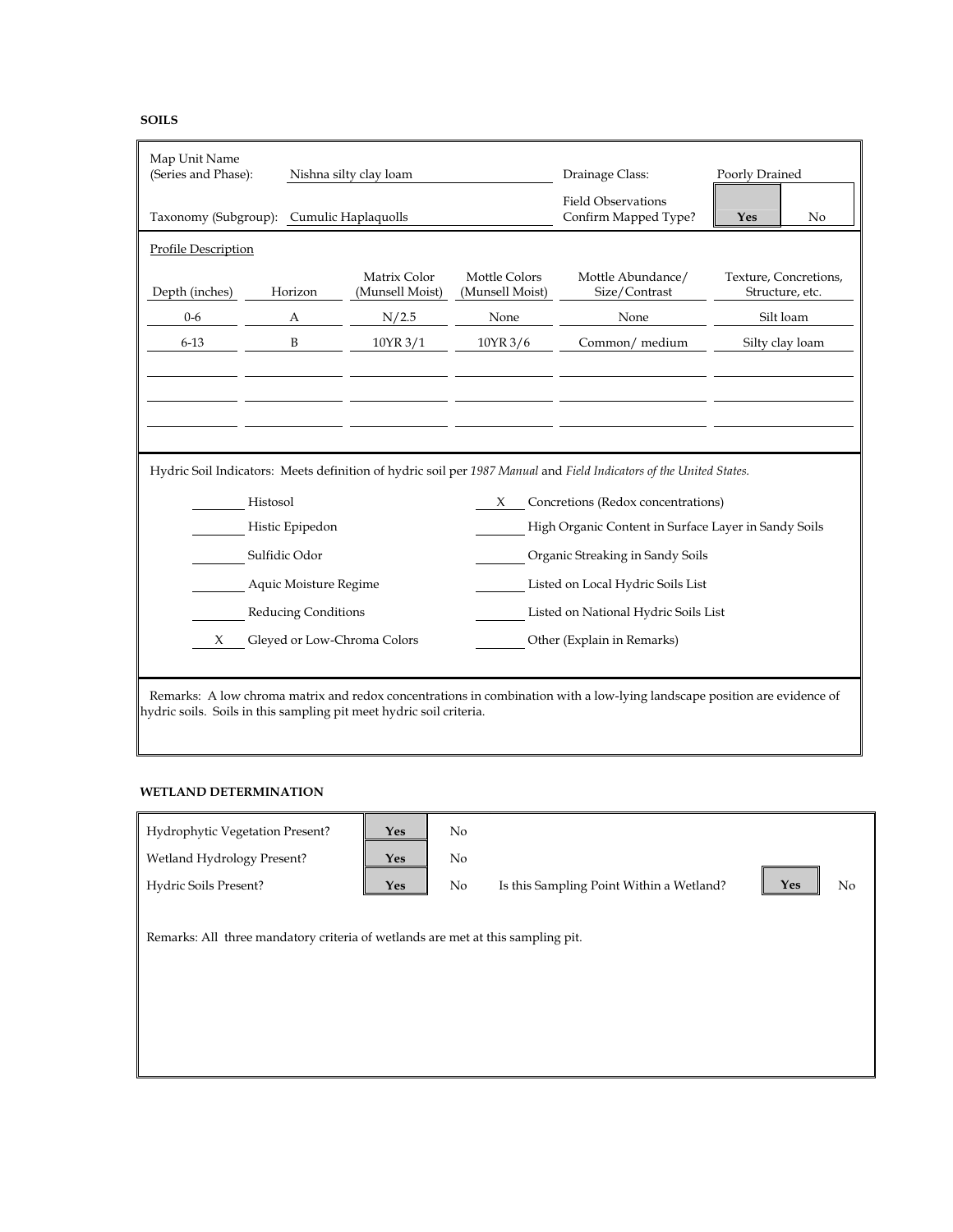| Project/Site:<br>US 14 (North Mankato to New Ulm, MN) |                                                           |     |                | Date:         |       | 8-17-2005   |
|-------------------------------------------------------|-----------------------------------------------------------|-----|----------------|---------------|-------|-------------|
| Applicant/Owner:                                      | MN DOT District 7                                         |     |                | County:       | Brown |             |
| Investigator:                                         | Jeff Olson and Mary Gute (CH2M HILL)                      |     |                | State:        |       | Minnesota   |
| Do Normal Circumstances exist on the site?            |                                                           |     | N <sub>o</sub> | Community ID: |       | Wetland "B" |
|                                                       | Is the site significantly disturbed (Atypical Situation)? | Yes | N <sub>o</sub> | Transect ID:  |       |             |
| Is the area a potential Problem Area?                 |                                                           |     | No             | Plot ID:      |       | Upland Pit  |
| (If needed, explain on reverse)                       |                                                           |     |                | (in New Ulm)  |       |             |

## **VEGETATION**

| Dominant Plant Species                                                            | Stratum     | Indicator | Dominant Plant Species                                                                                                                                                                                                              | Stratum | Indicator |  |  |  |
|-----------------------------------------------------------------------------------|-------------|-----------|-------------------------------------------------------------------------------------------------------------------------------------------------------------------------------------------------------------------------------------|---------|-----------|--|--|--|
| 1. Bromus inermis                                                                 | H           | UPL       | 9.                                                                                                                                                                                                                                  |         |           |  |  |  |
| 2. Acer negundo                                                                   | $\mathbf T$ | FACW-     | 10.                                                                                                                                                                                                                                 |         |           |  |  |  |
| 3.                                                                                |             |           | 11. $\qquad \qquad$                                                                                                                                                                                                                 |         |           |  |  |  |
| 4.                                                                                |             |           | <b>12.</b> The contract of the contract of the contract of the contract of the contract of the contract of the contract of the contract of the contract of the contract of the contract of the contract of the contract of the cont |         |           |  |  |  |
| 5.                                                                                |             |           | 13.                                                                                                                                                                                                                                 |         |           |  |  |  |
| 6.                                                                                |             |           | 14.                                                                                                                                                                                                                                 |         |           |  |  |  |
| 7.                                                                                |             |           | 15.                                                                                                                                                                                                                                 |         |           |  |  |  |
| 8.                                                                                |             |           | 16.                                                                                                                                                                                                                                 |         |           |  |  |  |
| Percent of Dominant Species that are OBL, FACW or FAC<br>(excluding FAC-).<br>50% |             |           |                                                                                                                                                                                                                                     |         |           |  |  |  |
| Remarks: Does not meet criterion of predominance of hydrophytic vegetation.       |             |           |                                                                                                                                                                                                                                     |         |           |  |  |  |

## **HYDROLOGY**

| Recorded Data (Describe in Remarks):                                            |                            |       | Wetland Hydrology Indicators:              |  |  |
|---------------------------------------------------------------------------------|----------------------------|-------|--------------------------------------------|--|--|
|                                                                                 | Stream, Lake or Tide Gauge |       | Primary Indicators:                        |  |  |
| Aerial Photographs                                                              |                            |       | Inundated                                  |  |  |
| Other                                                                           |                            |       | Saturated in Upper 12 Inches               |  |  |
| No Recorded Data Available                                                      |                            |       | <b>Water Marks</b>                         |  |  |
|                                                                                 |                            |       | <b>Drift Lines</b>                         |  |  |
| Field Observations:                                                             |                            |       | Sediment Deposits                          |  |  |
|                                                                                 |                            |       | Drainage Patterns in Wetlands              |  |  |
| Depth of Surface Water:                                                         | 0                          | (in.) | Secondary Indicators (2 or more required): |  |  |
|                                                                                 |                            |       | Oxidized Root Channels in Upper 12 Inches  |  |  |
| Depth to Free Water in Pit:                                                     | >18                        | (in.) | <b>Water-Stained Leaves</b>                |  |  |
|                                                                                 |                            |       | Local Soil Survey Data                     |  |  |
| Depth to Saturated Soil                                                         | >18                        | (in.) | <b>FAC-Neutral Test</b>                    |  |  |
|                                                                                 |                            |       | Other (Explain in Remarks)                 |  |  |
|                                                                                 |                            |       |                                            |  |  |
| Remarks: No indicators of wetland hydrology were observed at this sampling pit. |                            |       |                                            |  |  |
|                                                                                 |                            |       |                                            |  |  |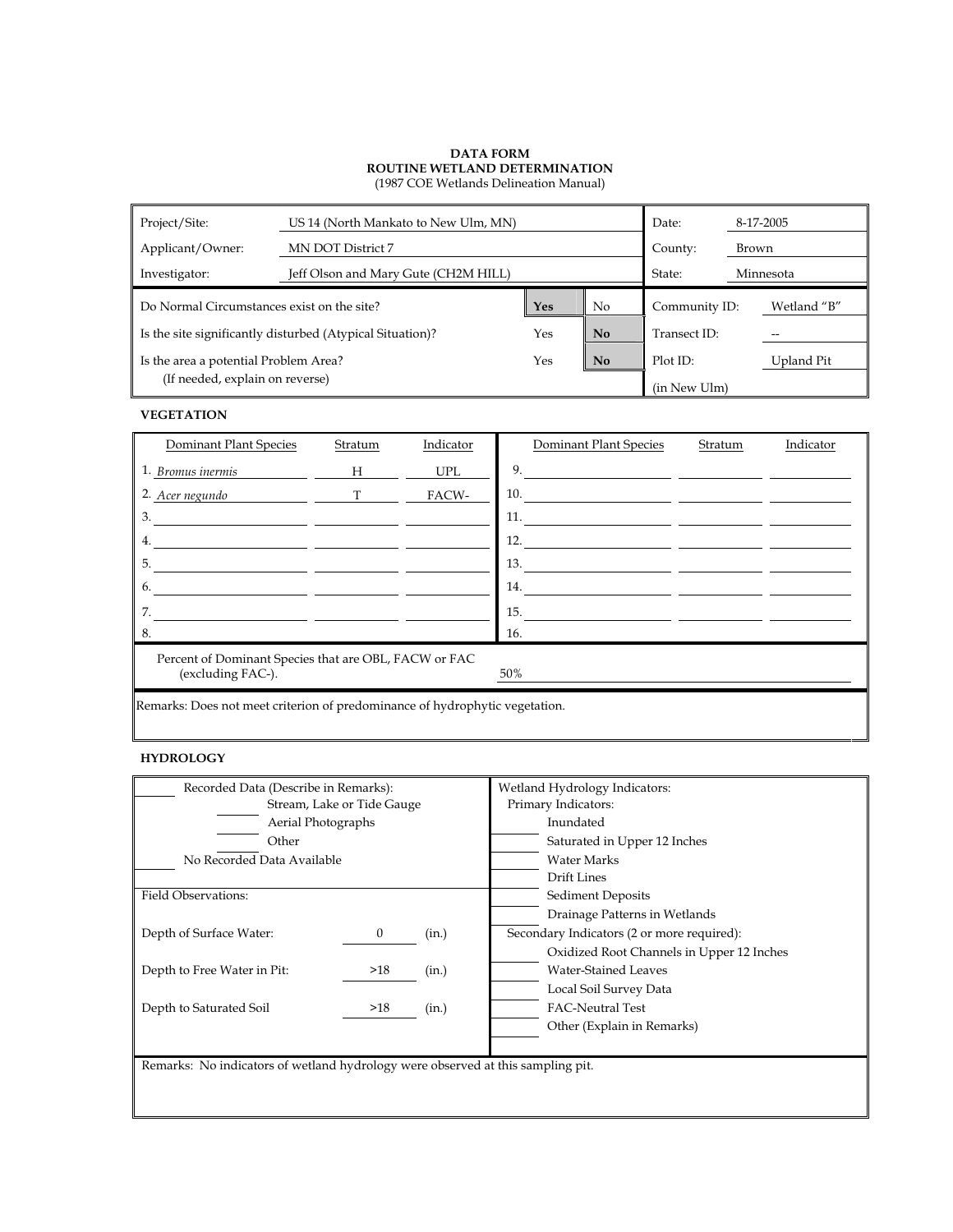| Map Unit Name<br>(Series and Phase): | Orthents                   |                                                  |                                                   | Drainage Class:                                                                                                                   | Unknown                                  |
|--------------------------------------|----------------------------|--------------------------------------------------|---------------------------------------------------|-----------------------------------------------------------------------------------------------------------------------------------|------------------------------------------|
|                                      |                            | Taxonomy (Subgroup): (disturbed road embankment) | <b>Field Observations</b><br>Confirm Mapped Type? | No<br>Yes                                                                                                                         |                                          |
| <b>Profile Description</b>           |                            |                                                  |                                                   |                                                                                                                                   |                                          |
| Depth (inches)                       | Horizon                    | Matrix Color<br>(Munsell Moist)                  | Mottle Colors<br>(Munsell Moist)                  | Mottle Abundance/<br>Size/Contrast                                                                                                | Texture, Concretions,<br>Structure, etc. |
| $0 - 3$                              |                            | 10YR 3/2                                         | None                                              | None                                                                                                                              | Silt loam                                |
| $3-13$                               |                            | 10YR 3/2                                         | None                                              | None                                                                                                                              | Silt loam                                |
|                                      |                            | 10YR 3/3                                         |                                                   |                                                                                                                                   |                                          |
|                                      |                            |                                                  |                                                   |                                                                                                                                   |                                          |
|                                      |                            |                                                  |                                                   |                                                                                                                                   |                                          |
|                                      |                            |                                                  |                                                   |                                                                                                                                   |                                          |
|                                      |                            |                                                  |                                                   | Hydric Soil Indicators: Does not meet definition of hydric soil per 1987 Manual and Field Indicators of the United States.        |                                          |
|                                      | Histosol                   |                                                  |                                                   | Concretions (Redox concentrations)                                                                                                |                                          |
|                                      | Histic Epipedon            |                                                  |                                                   | High Organic Content in Surface Layer in Sandy Soils                                                                              |                                          |
|                                      | Sulfidic Odor              |                                                  |                                                   | Organic Streaking in Sandy Soils                                                                                                  |                                          |
|                                      | Aquic Moisture Regime      |                                                  |                                                   | Listed on Local Hydric Soils List                                                                                                 |                                          |
|                                      | <b>Reducing Conditions</b> |                                                  |                                                   | Listed on National Hydric Soils List                                                                                              |                                          |
| Gleyed or Low-Chroma Colors<br>X     |                            |                                                  | Other (Explain in Remarks)                        |                                                                                                                                   |                                          |
|                                      |                            |                                                  |                                                   |                                                                                                                                   |                                          |
|                                      |                            |                                                  |                                                   | Remarks: Soils at this sampling pit are disturbed as a result of earthmoving activities. Soils with a matrix color of 10YR 3/2 or |                                          |
|                                      |                            |                                                  |                                                   | $10YR$ 3/3 with no redox concentrations or depletions in the upper profile do not meet the definition of hydric soils.            |                                          |

#### **WETLAND DETERMINATION**

| Hydrophytic Vegetation Present?                                                         | Yes | No |                                          |     |     |
|-----------------------------------------------------------------------------------------|-----|----|------------------------------------------|-----|-----|
| Wetland Hydrology Present?                                                              | Yes | No |                                          |     |     |
| Hydric Soils Present?                                                                   | Yes | No | Is this Sampling Point Within a Wetland? | Yes | No. |
| Remarks: None of the three mandatory criteria of wetlands are met at this sampling pit. |     |    |                                          |     |     |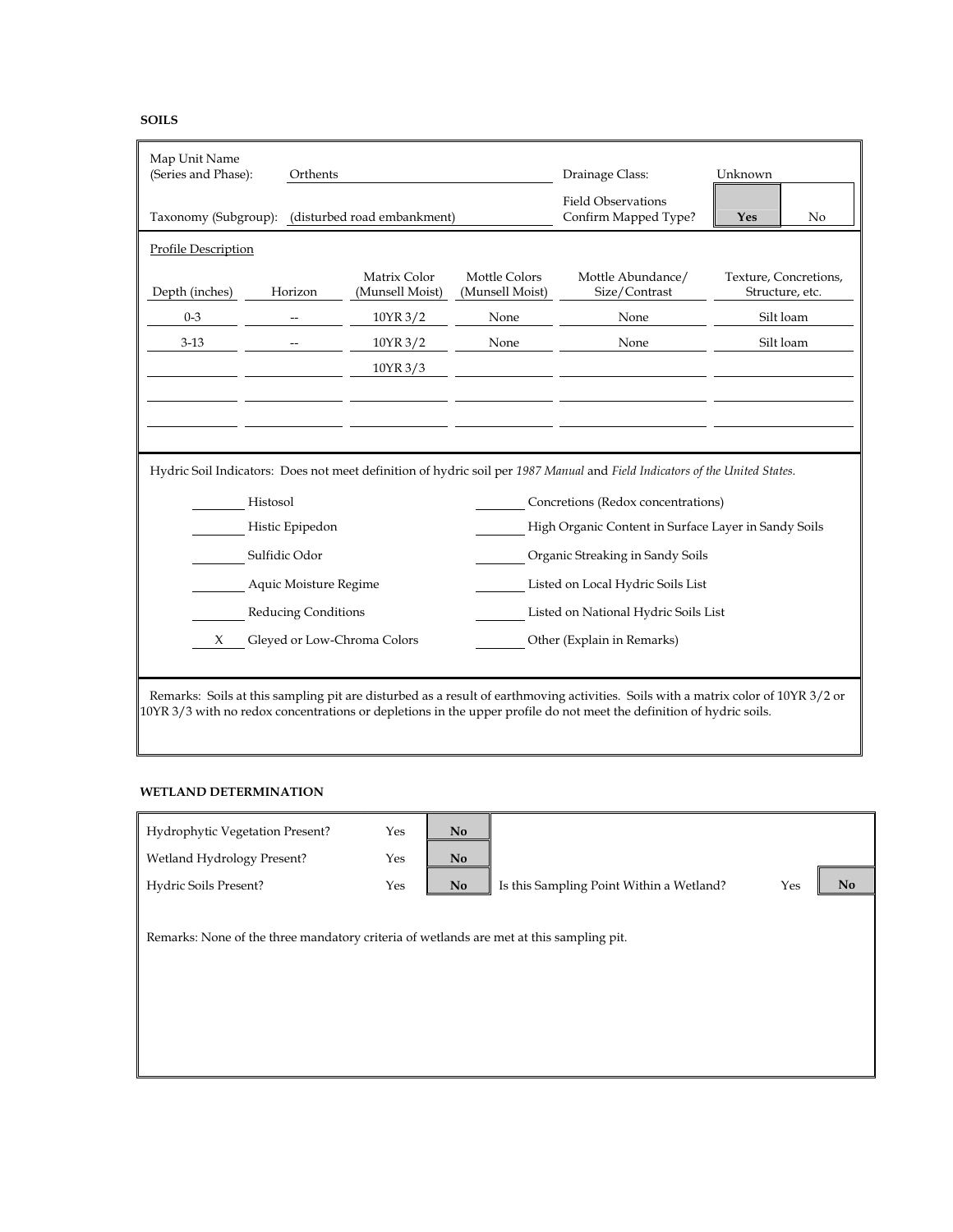| Project/Site:<br>US 14 (North Mankato to New Ulm, MN)<br>Date: |                                      |  |                |               | 8-17-2005   |  |
|----------------------------------------------------------------|--------------------------------------|--|----------------|---------------|-------------|--|
| Applicant/Owner:                                               | MN DOT District 7                    |  |                | County:       | Brown       |  |
| Investigator:                                                  | Jeff Olson and Mary Gute (CH2M HILL) |  |                | State:        | Minnesota   |  |
| Do Normal Circumstances exist on the site?                     |                                      |  | N <sub>o</sub> | Community ID: | Wetland "B" |  |
| Is the site significantly disturbed (Atypical Situation)?      |                                      |  | N <sub>0</sub> | Transect ID:  |             |  |
| Is the area a potential Problem Area?                          |                                      |  | <b>No</b>      | Plot ID:      | Wetland Pit |  |
| (If needed, explain on reverse)                                |                                      |  |                | (in New Ulm)  |             |  |

#### **VEGETATION**

| Dominant Plant Species                                                             | Stratum | Indicator   | Dominant Plant Species | Stratum | Indicator |  |  |  |
|------------------------------------------------------------------------------------|---------|-------------|------------------------|---------|-----------|--|--|--|
| 1. Carex normalis                                                                  | H       | <b>FACW</b> | 9.                     |         |           |  |  |  |
| 2. Phalaris arundinacea                                                            | H       | <b>OBL</b>  | 10.                    |         |           |  |  |  |
| 3. Sagittaria latifolia                                                            | H       | <b>OBL</b>  | 11.                    |         |           |  |  |  |
| 4. Scirpus tabernaemontanus                                                        | H       | OBL         | 12.                    |         |           |  |  |  |
| 5.                                                                                 |         |             | 13.                    |         |           |  |  |  |
| 6.                                                                                 |         |             | 14.                    |         |           |  |  |  |
| 7.                                                                                 |         |             | 15.                    |         |           |  |  |  |
| 8.                                                                                 |         |             | 16.                    |         |           |  |  |  |
| Percent of Dominant Species that are OBL, FACW or FAC<br>(excluding FAC-).<br>100% |         |             |                        |         |           |  |  |  |
| Remarks: Meets criterion of predominance of hydrophytic vegetation.                |         |             |                        |         |           |  |  |  |

#### **HYDROLOGY**

| Recorded Data (Describe in Remarks): |          |       | Wetland Hydrology Indicators:              |                                           |  |
|--------------------------------------|----------|-------|--------------------------------------------|-------------------------------------------|--|
| Stream, Lake or Tide Gauge           |          |       | Primary Indicators:                        |                                           |  |
| Aerial Photographs                   |          |       |                                            | Inundated                                 |  |
| Other                                |          |       |                                            | Saturated in Upper 12 Inches              |  |
| No Recorded Data Available           |          |       |                                            | Water Marks                               |  |
|                                      |          |       | X                                          | Drift Lines                               |  |
| <b>Field Observations:</b>           |          |       |                                            | <b>Sediment Deposits</b>                  |  |
|                                      |          |       |                                            | Drainage Patterns in Wetlands             |  |
| Depth of Surface Water:              | $\bf{0}$ | (in.) | Secondary Indicators (2 or more required): |                                           |  |
|                                      |          |       |                                            | Oxidized Root Channels in Upper 12 Inches |  |
| Depth to Free Water in Pit:          | >18      | (in.) |                                            | Water-Stained Leaves                      |  |
|                                      |          |       |                                            | Local Soil Survey Data                    |  |
| Depth to Saturated Soil              | >18      | (in.) |                                            | <b>FAC-Neutral Test</b>                   |  |
|                                      |          |       |                                            | Other (Explain in Remarks)                |  |
|                                      |          |       |                                            |                                           |  |

Remarks: Bare area devoid of vegetation (indicative of inundation during the growing season) were abundant near this sampling pit. Cracked soils and deep ATV tire ruts observed at this sampling pit are indicative of previous surface inundation.